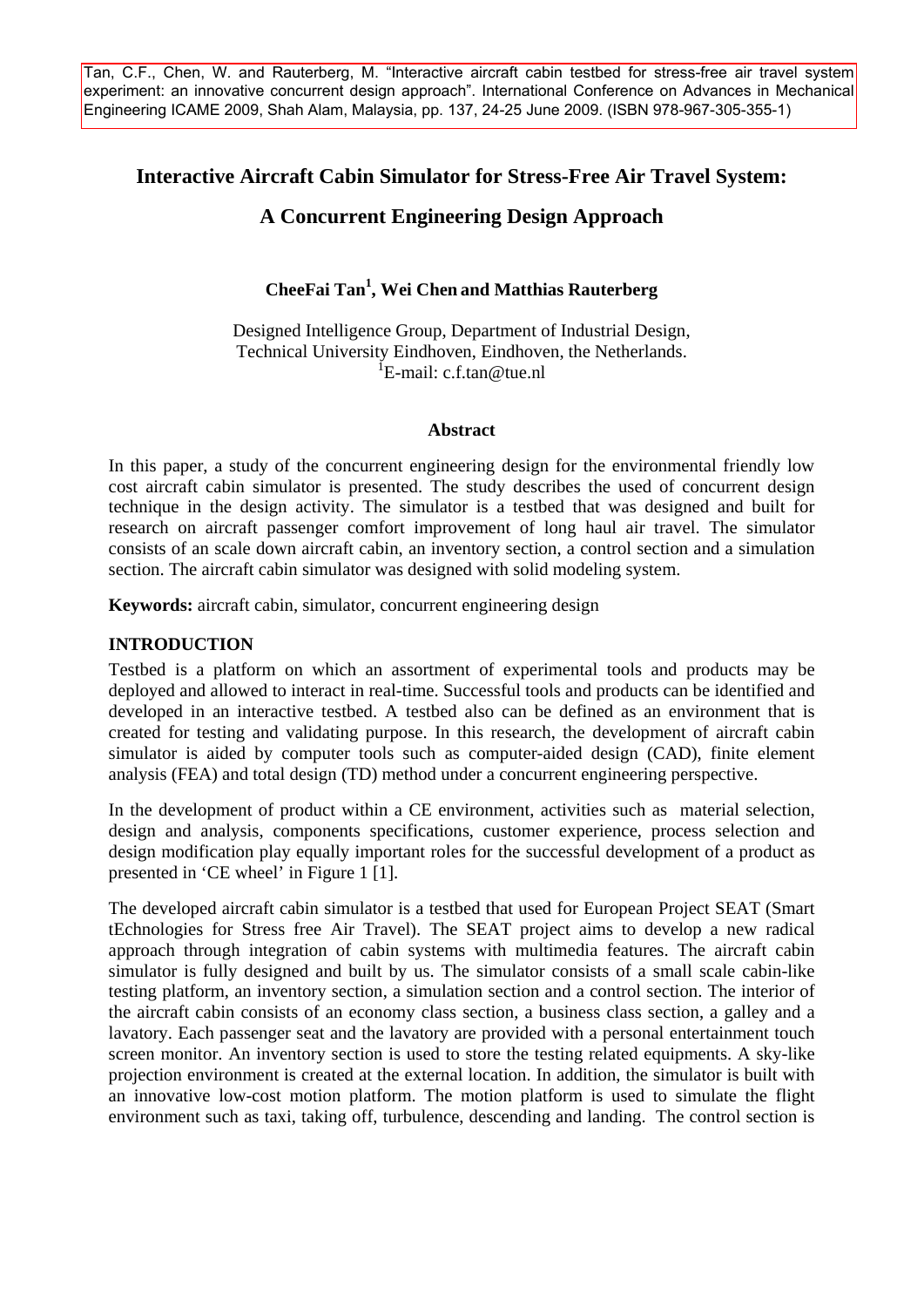fully equipped with a state of art computer system that is used to control and monitor the simulator remotely.



Figure 1: CE wheel [1]

In this paper, the design of the developed aircraft cabin simulator is carried out using total design method under concurrent engineering environment. The total design method is the systematic activity oriented, from the market need identification, to the final product that satisfied the need. The activity of total design includes product, process, people and organization [2].

## **DESIGN METHODOLOGY OF AIRCRAFT CABIN SIMULATOR**

### **Design Process of Aircraft Cabin Simulator**

A design process shown in Figure 2 is used in the development of the aircraft cabin simulator. At the product planning stage, a market survey about the current aircraft cabin simulator and market were conducted. The market survey was done mainly through company information, website, patents, and technical reports of the related design. The design knowledge and design experience of the designer as an important input to the planning stage. The design knowledge and design experience plays a crucial role in the new product development process.

The output from the design planning was the product design specification (PDS). The PDS is useful in the early stages of conceptual design. After that, conceptual design of the simulator was generated based on the project requirements and constraints. During the concept generation, brainstorming, think bubbles and morphological chart were used. For the detailed design, computer-aided design (CAD) was used to generate a three dimensional (3D) view. The 3D final design also evaluated by the finite element analysis for the strength and durability.

For the final design stage, designers, builders and customer were gathered to discuss the final design in detail. In this stage, the outcome from the preliminary stage was decided whether the design going to proceed or not. During the construction stage, the aircraft cabin simulator was built. After the completion of simulator, the simulator was tested for durability and safety.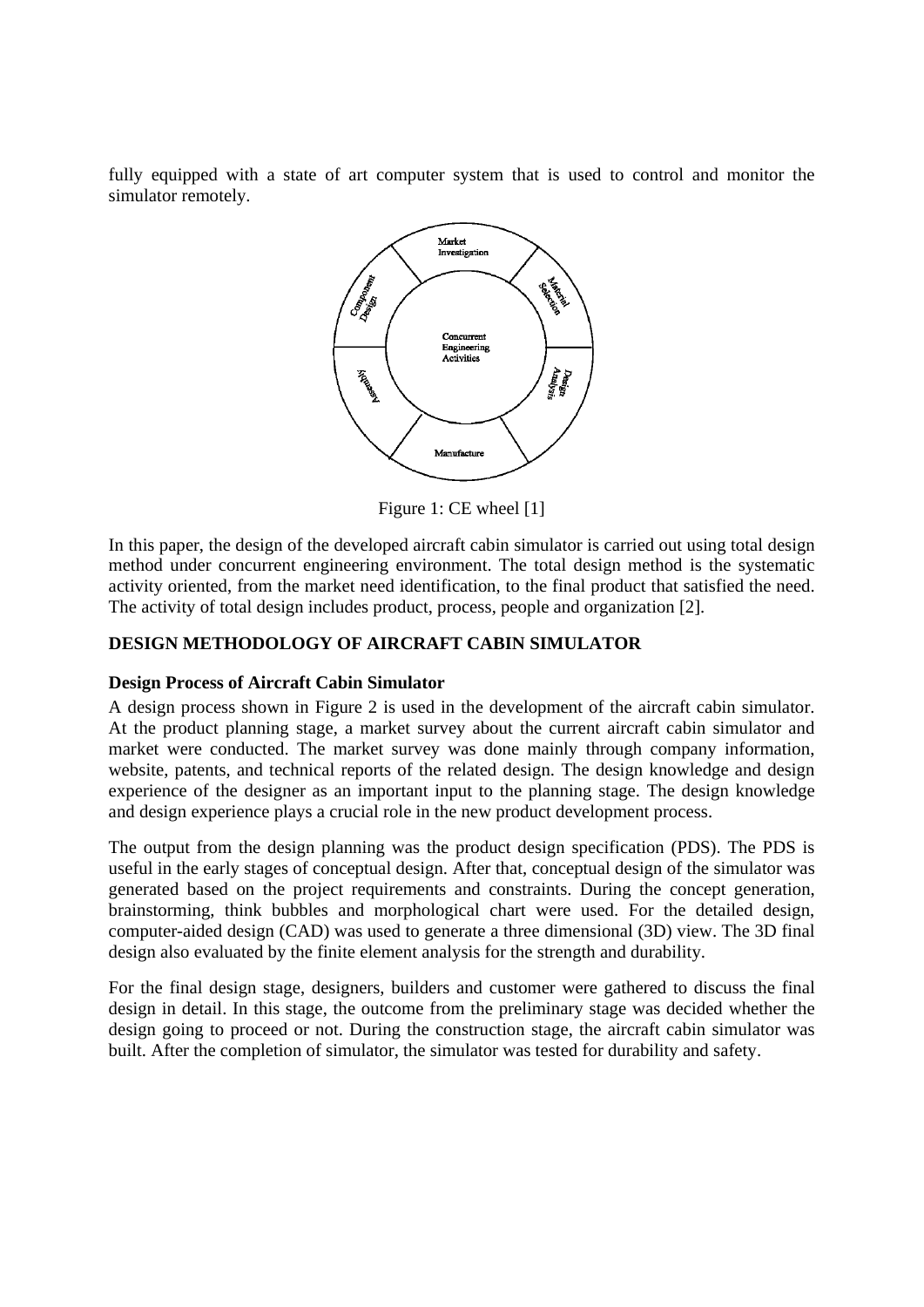

Figure 2: The architecture of aircraft cabin simulator design process

### **Preliminary Design of Aircraft Cabin Simulator**

In the preliminary design stage, the PDS was developed as a design guideline for the aircraft simulator. The PDS for the aircraft cabin simulator is shown in Figure 2. The descriptions of the PDS elements as follows:

*Performance:* the simulator able to work for 10 hours per experiment without failure. The simulator also provides a real flight experience such as vibration, sound and temperature for the test subject during the 10 hours experiment.

*Materials:* The simulator could be constructed from a mixture of high quality and durable materials such as aluminum, steel, composite and wood. These materials are selected from European Standards wherever possible.

*Size:* the simulator must be able to fit into provided space in the building.

*Weight:* the weight of the simulator must not exceed 2000kg.

*Strength:* The construction will be designed to withstand the loads, shocks, and vibrations that occur during transportation to site, installation and in service. Fail-safe design is adopted wherever possible for those areas where a failure could disable or damage equipment and cause injury to personnel

*Safety:* Safety is an integral part of all aspects of design. Due consideration will be given to the safety of all personnel whether operating the equipment, maintaining the equipment or installing the equipment.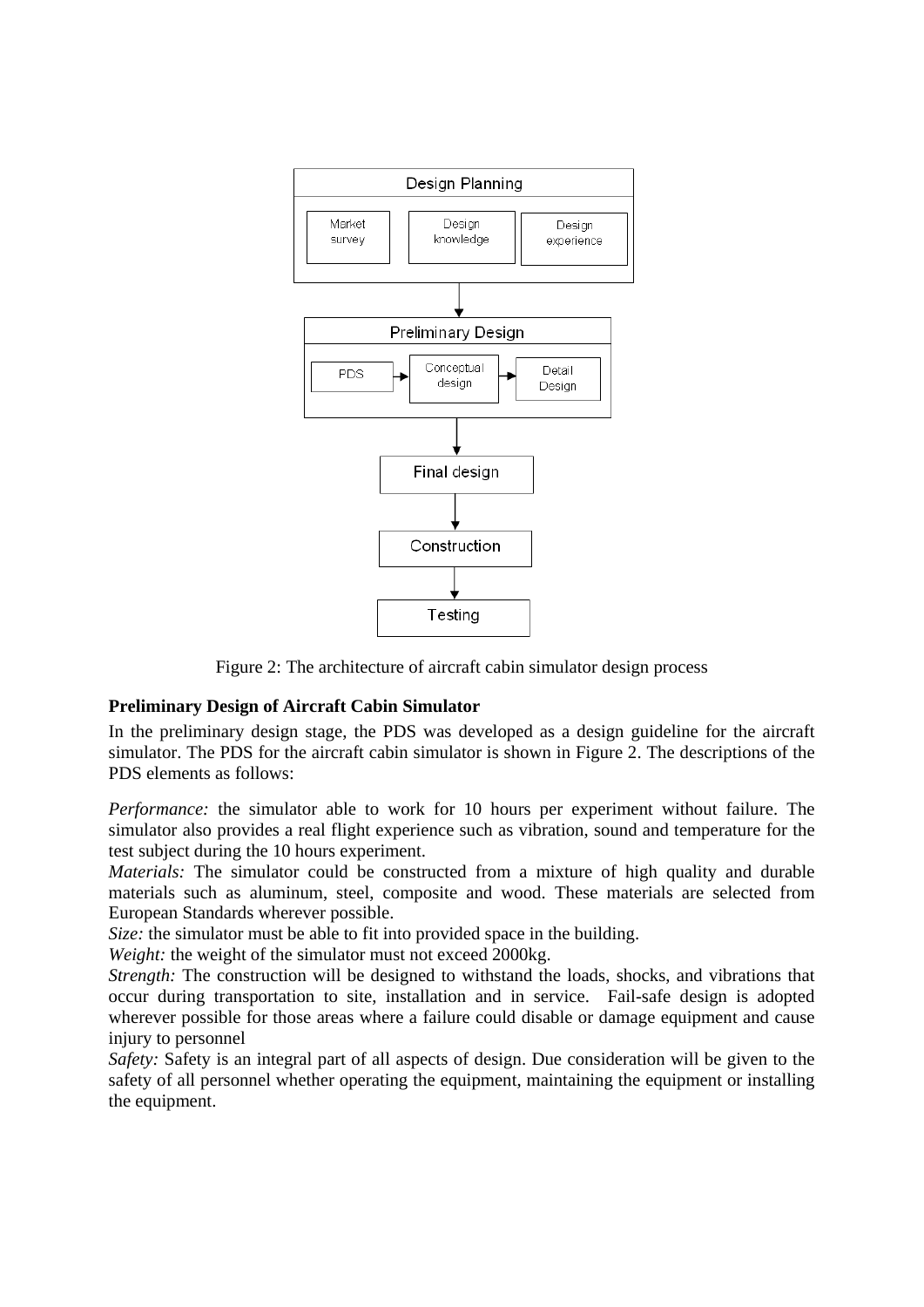*Standards:* The International Standards (ISO) would be employed as applicable in the design and build of the simulator.

*Design simplicity*: In the interests of production, reliability and maintainability, simplicity of design is a key factor. Features such as modular packaging and a wiring interface which simplifies future expansion or modifications, are standard practices applied within the design review.

*Cost*: the total cost to build the simulator must be less than  $\in 20,000$ .



Figure 3: The PDS of aircraft cabin simulator

The development of the aircraft simulator employed different methodologies for the concept generation. At the conceptual design stage, think bubbles, brainstorming and the morphology chart was used. Think bubbles is a graphic technique for organizing the thoughts. It creates an actual, physical picture of the way people's mind blueprint a challenge. Think bubbles able to record, store and manipulate information in a variety of ways, as well as to understand the relationship between different concepts. The brainstorming was designed to encourage a group to express various ideas and to defer critical judgment until later. Everyone offer idea that are listed, combined, improved, and changed into various other ideas. In the end, the group agrees on a final resolution. The morphological chart is a method used to generate design solution in systematical way. It is a method of automatically combining the parameters (characteristic, factor, variable, or aspect) of a challenge into a solution [3]. Figure 4 shows an example of morphological chart of projection installation.

#### **Final Concept**

In the final concept, five design concepts were generated. All concepts draw in 3D view to visualize and compare the concept clearly. The computer-aided drawing of concept two is showed in Figure 5.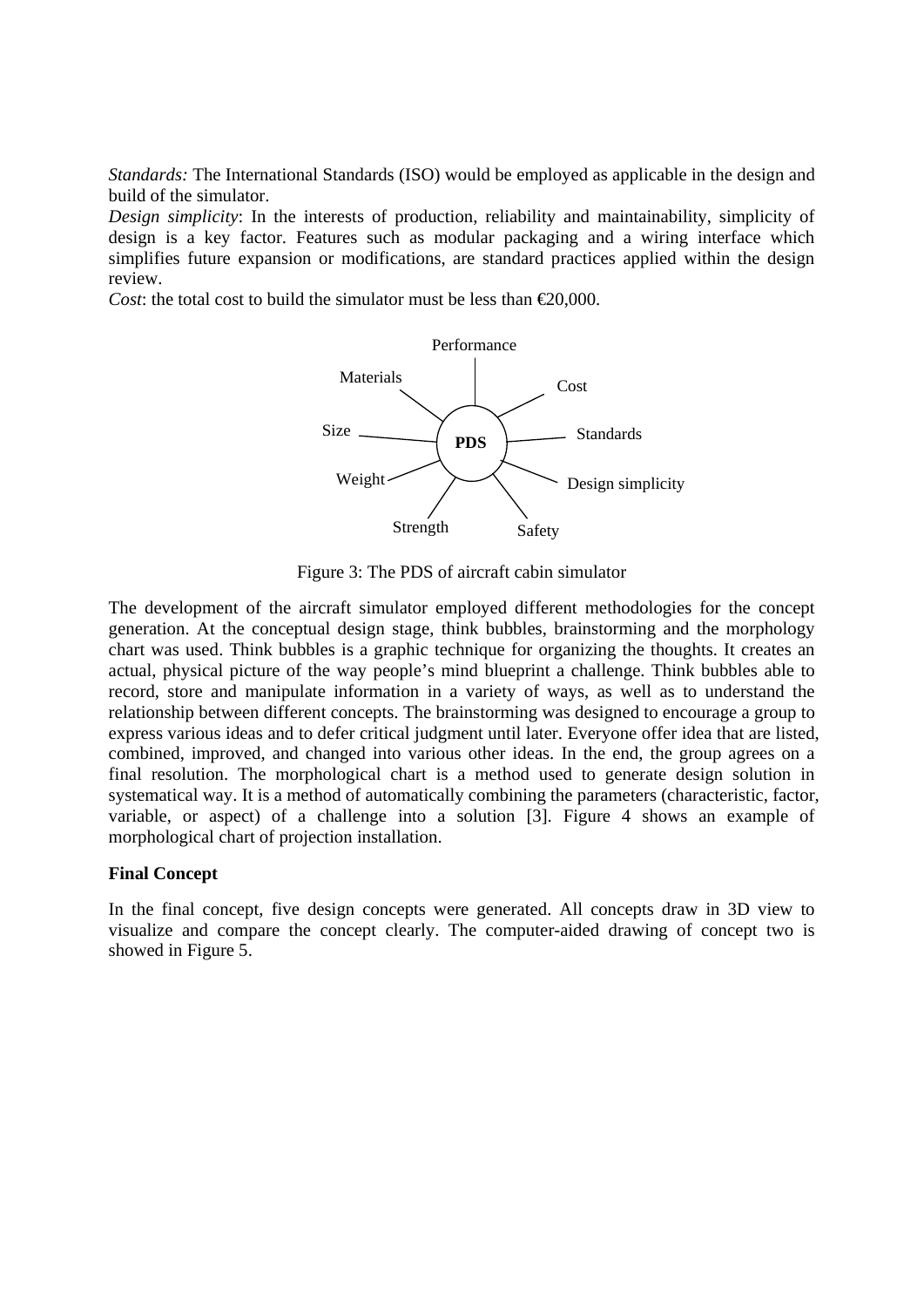| Option<br>Sub-function | 1           | $\overline{2}$ | 3           | 4                      |
|------------------------|-------------|----------------|-------------|------------------------|
| Wall color             | White       | Grey           | Light blue  | Tan                    |
| Display resolution     | <b>WXGA</b> | <b>XGA</b>     | <b>SVGA</b> | VGA                    |
| Projection distance    | Very short  | Short          | Long        | Very long              |
| Projection angle       | Very narrow | Narrow         | Wide        | <mark>√ery wide</mark> |
| Fitting location       | Floor       | Roof           | Ceiling     | Wall                   |

Figure 4: The morphological chart for projection installation



Figure 5: Concept 2

The detail explanation of concepts as follows:

- 1) *Concept 1*: the simulator has economy class area only. There are two rows of economy class seat. The simulator is built on the static platform.
- 2) *Concept 2*: the simulator has galley, lavatory and two business class areas. There are two individual business class seats. The simulator is built on the static platform.
- 3) *Concept 3*: the simulator has galley, lavatory and two economy class areas. There are two rows of economy class seat. The simulator is built on the static platform.
- 4) *Concept 4*: the simulator has galley, lavatory, economy class areas and business class area. There is one row of economy class seat and one row of two person business class seat. The simulator is built on the motion platform.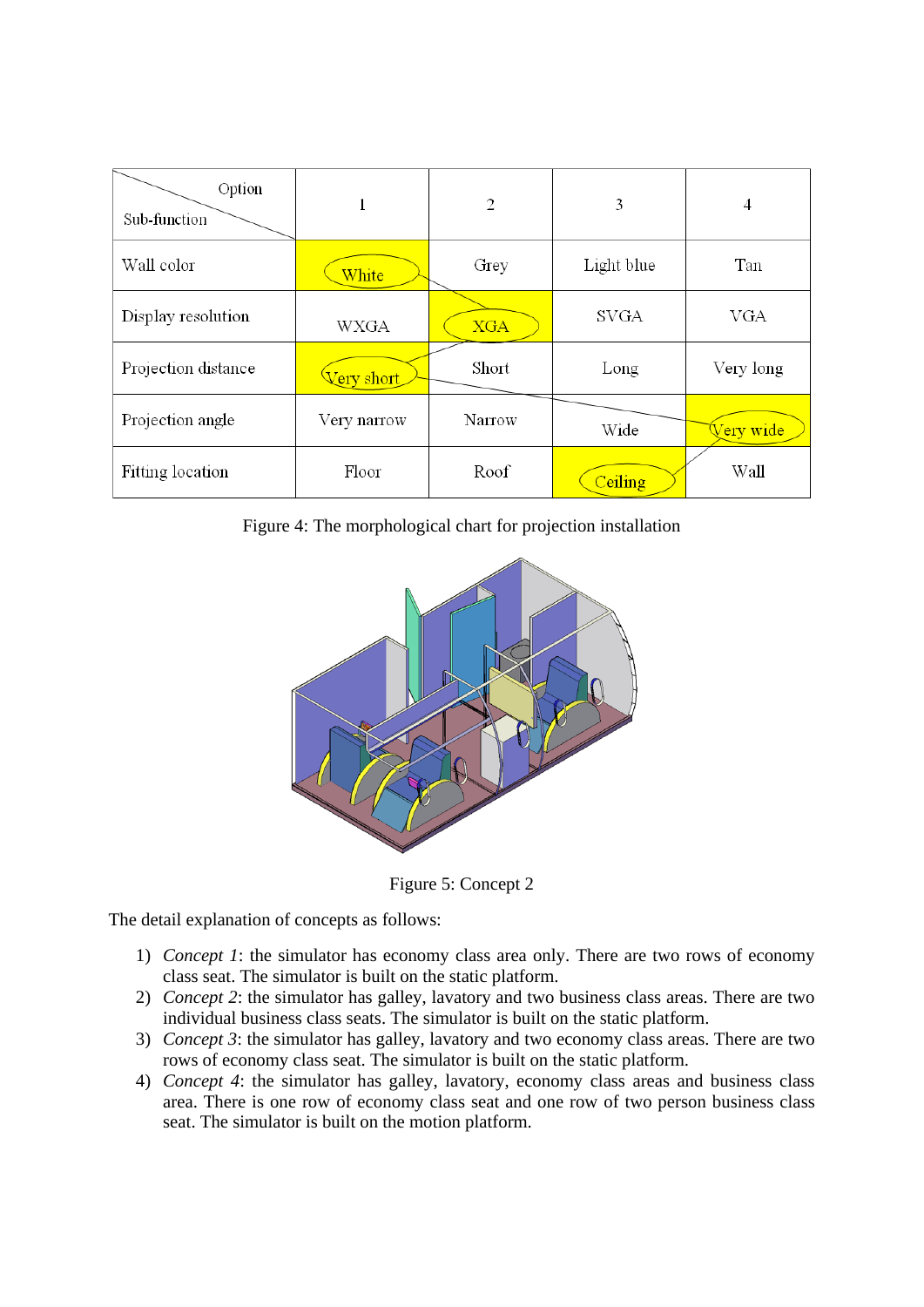5) *Concept 5*: the simulator has galley, lavatory, economy class area and business class area. There are two rows of economy class seat and one business class seat. The simulator is built on the motion platform.

### **Concept evaluation**

The evaluations of the five concepts were carried out by using the weighted objective method. The evaluation of five concepts is shown in Table 1. Seven objectives have been set to evaluate the concepts. Each objective was provided with relative weight. During the brainstorming session, each concept is rated with points using ten point scales. Each point is multiplied by the objective weight to give relative values. Each value was summed up to get the total values for each concept. Subsequently, the total values of each concept are compared and the highest values were selected. Concept 5 as shown in Table 1 represented the highest values and selected as best concept.

| objective          | weight | <b>Concept 1</b> |      | <b>Concept 2</b> |      | Concept 3 |      | <b>Concept 4</b> |      | Concept 5 |     |
|--------------------|--------|------------------|------|------------------|------|-----------|------|------------------|------|-----------|-----|
|                    |        | S                |      | S                |      | S         |      | S                |      | S         |     |
| Low cost           | 0.25   | 9                | 2.25 | 8                | 2.00 | 8         | 2.00 | 7                | 1.75 | 6         | 1.5 |
| <b>Function</b>    | 0.10   | 4                | 0.4  | 5                | 0.50 | 7         | 0.7  | 7                | 0.7  | 9         | 0.9 |
| <b>Motion</b>      | 0.10   | 4                | 0.4  | 4                | 0.40 | 4         | 0.4  | 7                | 0.7  | 7         | 0.7 |
| <b>Size</b>        | 0.15   | 6                | 0.9  | 7                | 1.05 | 7         | 1.05 |                  | 0.75 | 8         | 1.2 |
| <b>Fit-ability</b> | 0.10   | 8                | 0.8  | 7                | 0.7  | 7         | 0.7  | 6                | 0.6  |           | 0.5 |
| <b>Strength</b>    | 0.20   | 8                | 1.6  | 8                | 1.6  | 8         | 1.6  | 7                | 1.4  | 8         | 1.6 |
| <b>Environment</b> | 0.10   | 7                | 0.7  | 7                | 0.7  | 7         | 0.7  | 7                | 0.7  | 7         | 0.7 |
| friendly           |        |                  |      |                  |      |           |      |                  |      |           |     |
| total value        | 1.0    |                  | 5.05 |                  | 6.95 |           | 6.45 |                  | 6.6  |           | 7.1 |

Table 1: Evaluation of simulator concept using weighted objective method

## **FINAL DESIGN**

The final design of aircraft simulator was designed and tested with CAD/CAM system. Figure 6 shows the final design from top view. The aircraft simulator included an economy class section (with two rows 3 person economy class seat), a business class section (with a business class seat), a galley and a lavatory. The simulator was built with wood and medium density fiberboard (MDF) material. There are eight touch screen in-flight entertainment system for each passenger as well as inside the lavatory. The foundation was enhanced to withstand the dynamic impact that caused by the motion action.

The business class section (Figure 7) equipped with a massage chair, a touch screen monitor, a high quality surround sound system and a 47 inches ambient LCD television. The setup is to test the user reaction in the comfort environment during the long haul flight. Two rows of economy class seat were setup; each of the seats was equipped with a touch screen monitor and a noise reduction ear phone. The seat was embedded by a series of sensors to detect the physiological and posture change of the passenger. Figure 8 shows the economy class section.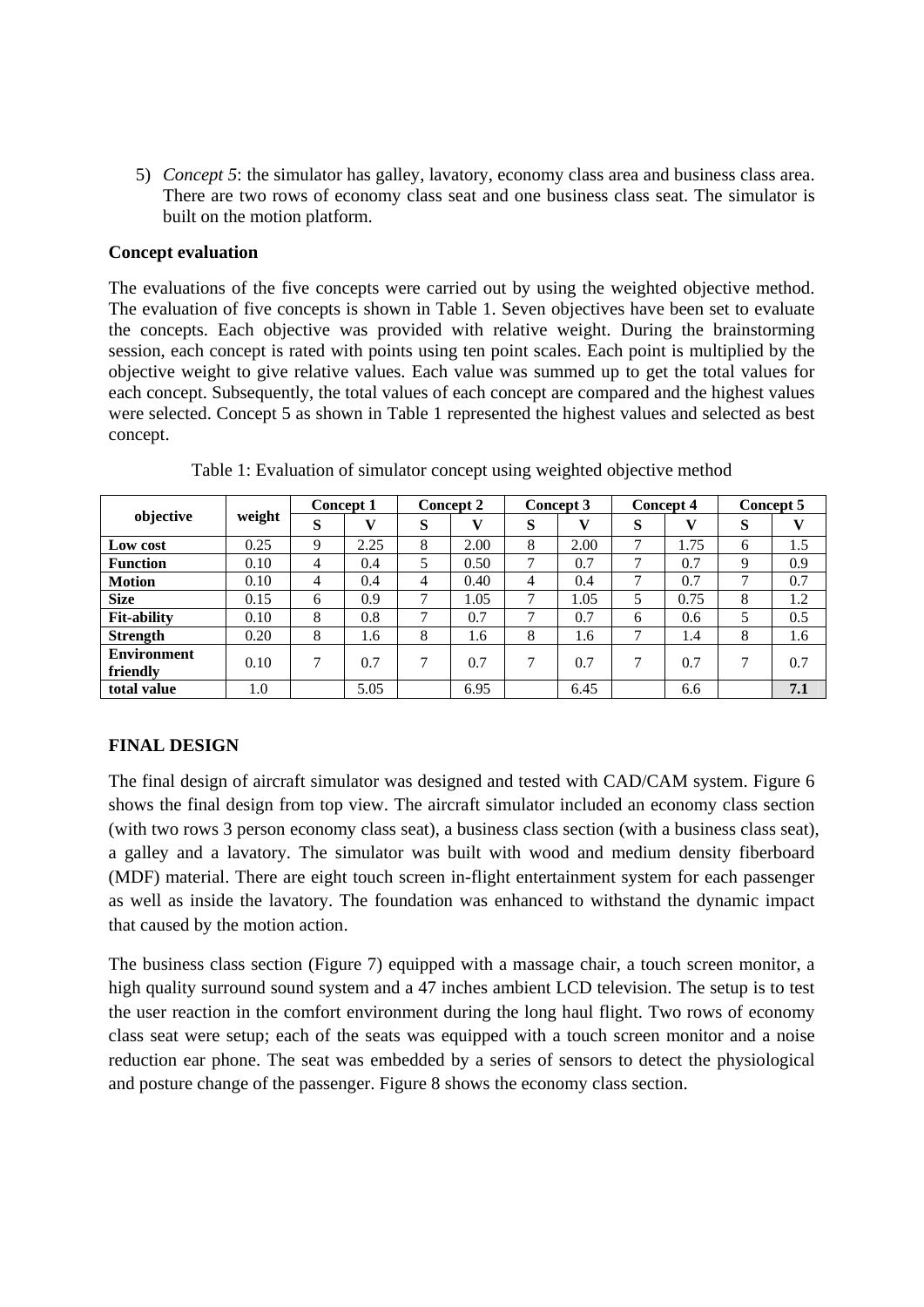

Figure 6: Final design from top view





Figure 7: Business class section Figure 8: Economy class section

The simulator was designed with a galley function with the setup of shelves to store items. The galley was equipped with a refrigerator, a microwave and a peripheral compartment. The galley was used to provide the food and beverage to the passenger Figure 8 shows the galley of aircraft cabin. The lavatory was equipped with a portable toilet, a wash basin and a touch screen monitor. Figure 9 shows the external view of the lavatory. Both galley and lavatory were purposely built for the passenger during the 10 hours flight experiment. Figure 10 shows the external view of aircraft cabin simulator.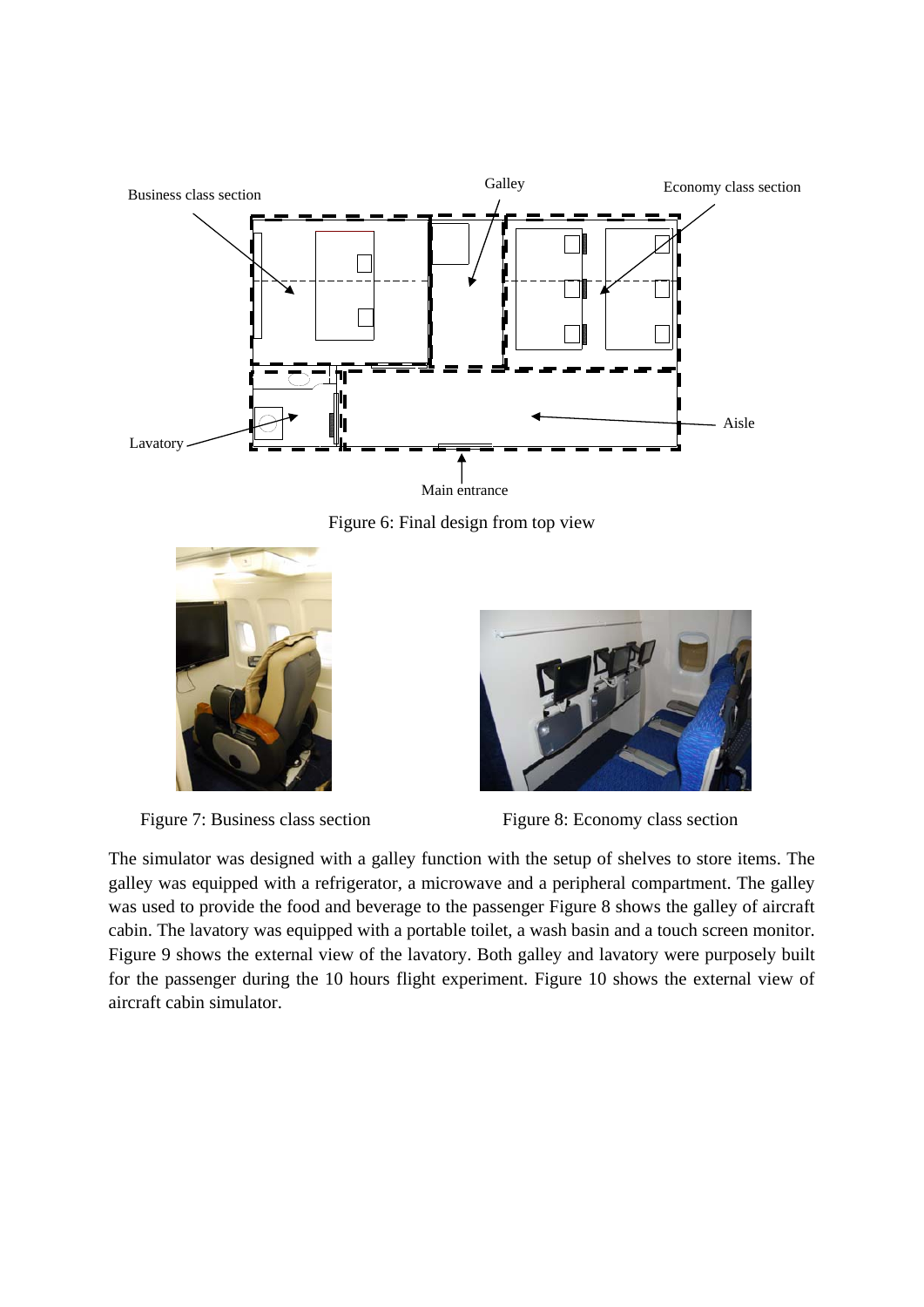



Figure 9: Galley Figure 10: Lavatory



Figure 11: External view of aircraft cabin simulator

### **CONCLUSION**

The aircraft cabin simulator was designed with the systematic concurrent engineering design approach. The total design and concurrent engineering were useful for the development of aircraft cabin simulator from concept to real buildup. The market survey, design knowledge and design experience were important at first stage of project. PDS provided the designer a way to keep track and refer with the specification. The morphological chart helped the designer to identify the various design solutions and product functions in a systematic way. The weighted objective method was used in the brainstorming and mind mapping session to generate and determine the final concept. Various concurrent engineering design methods were extensively used and it was proved to be a useful tool in the development of aircraft cabin simulator. For future work, a motion platform will integrate to the aircraft cabin simulator.